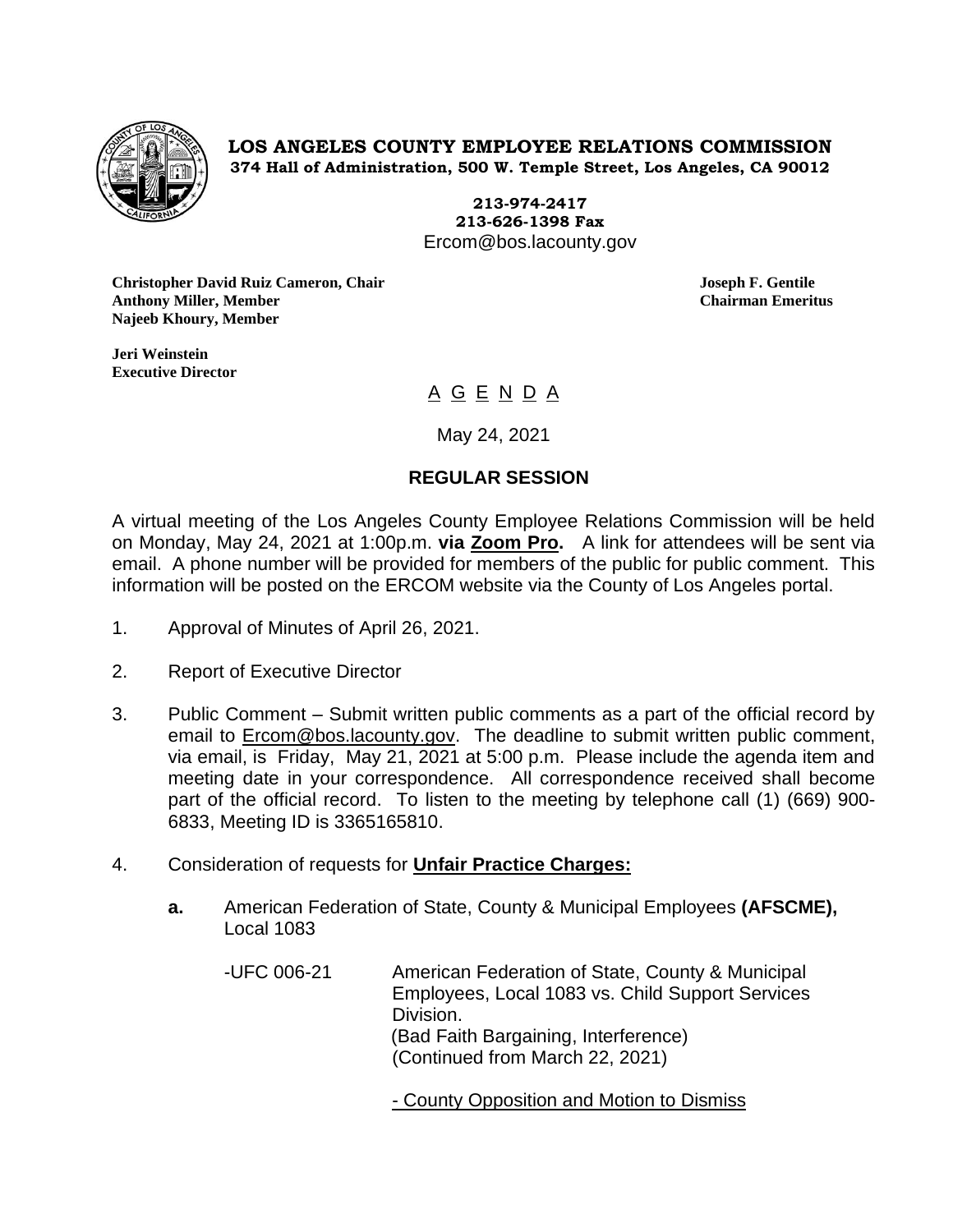**b.** American Federation of State, County, & Municipal Employees **(AFCSME)** Local 685

#### **NONE**

**c.** Association for Los Angeles Deputy Sheriffs **(ALADS)**

#### **NONE**

**d.** California Association of Professional Employees **(CAPE)**

#### **NONE**

**e.** Los Angeles/Orange Counties Building & Construction Trades Council AFL-CIO

#### **NONE**

**f.** Professional Peace Officers Association (**PPOA**)

### **NONE**

**g.** Service Employees International Union

## **NONE**

- **h.** Union of American Physicians and Dentists (**UAPD**)
	- -UFC 009-21 Union of American Physicians and Dentists (**UAPD**) Vs. Department of Health Services (**DHS**) (Changes to Working Conditions, transfer of duties for Radiologists) (Continued from April 26, 2021)

-County Motion to Dismiss UFC 009-21

-Union Response to Motion to County Motion to Dismiss

5. Request to **Withdraw Unfair Practice Charge**

#### **NONE**